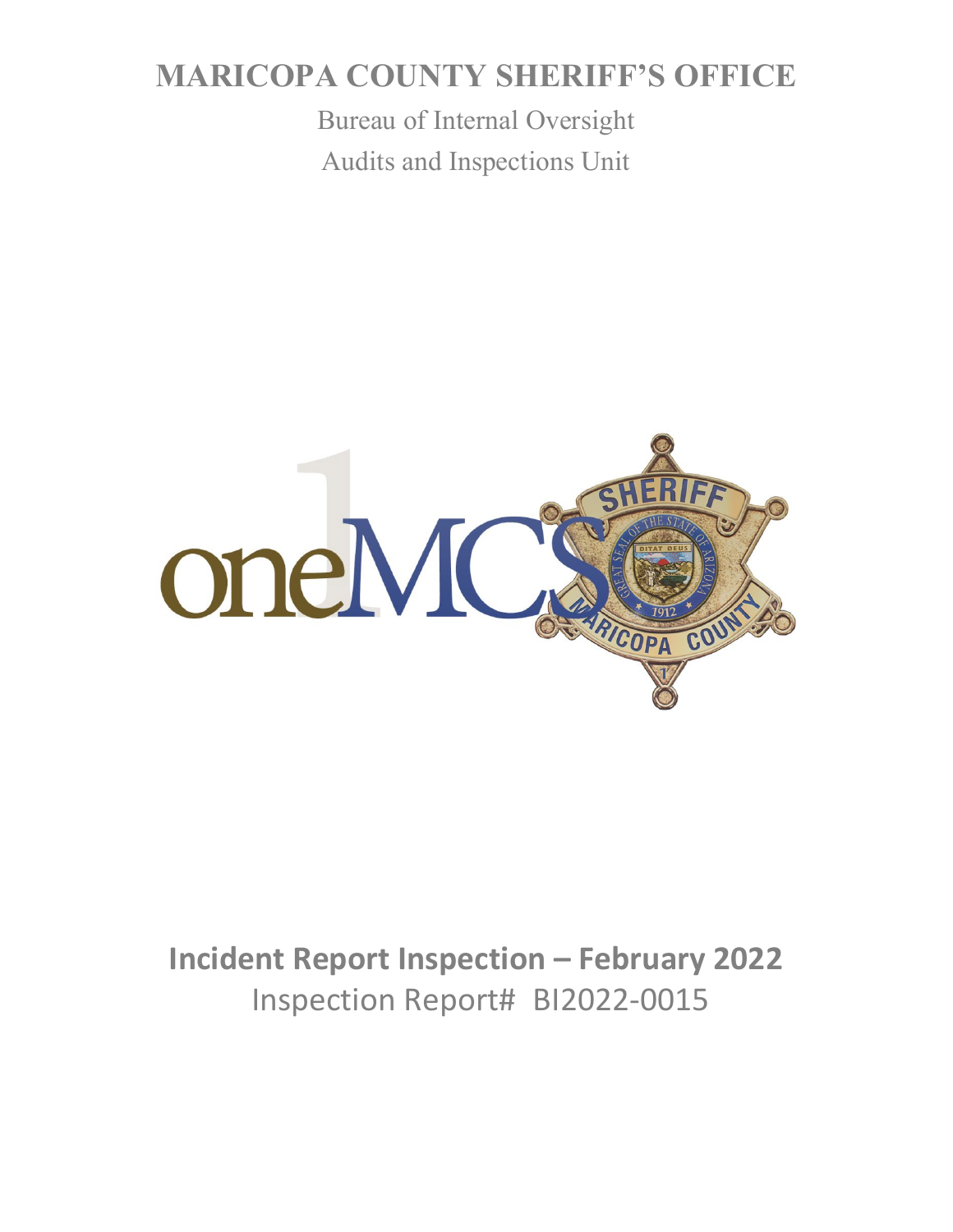#### **Background:**

The Audits and Inspections Unit (AIU) of the Bureau of Internal Oversight (BIO) will conduct inspections of In-custody and Criminal Citation Incident Reports (IR's) on a monthly basis to determine if the IR's are in compliance with Office policy. For February 2022 the Court Monitors selected 40 Incident Reports obtained from all patrol district(s)/division(s).

A random sample of 20 In-custody and 20 Criminal Citation IRs was provided to MCSO by the Monitor Team, totaling 40 for inspection. In addition to the sample of 40 reports, there were **0** immigration investigation IRs, **0** lack of identity investigations IRs, and **0** County Attorney Turndowns where the prosecutor indicated they declined prosecution due to a lack of probable cause.

The purpose of the IR inspection is to determine compliance with Office policies, Federal and State laws and to promote proper supervision. To achieve this, inspectors will review all IR's. The IR's will be uniformly inspected employing a matrix developed by the Bureau of Internal Oversight. The following procedures will be used in the matrix, which includes, but are not limited to, EA-11, CP-2, CP-8, GF-5, GE-3, GJ-35, EB-1:

#### **Matrix Procedures:**

- $\triangleright$  Verify the report was submitted prior to the end of the deputy's shift
- $\triangleright$  Verify the supervisor reviewed report within policy timelines
- $\triangleright$  Look for indicia contained in the report and/or forms that the report is not authentic or correct
- Ensure there was a proper investigation of any/all allegations concerning a crime
- $\triangleright$  Determine if there was a physical arrest/booking
- $\triangleright$  Determine if there was a citation in lieu of detention/booking (cite and release)
- $\triangleright$  Verify any applicable charges were submitted in a timely manner, not to exceed the statute of limitations
- $\triangleright$  Evaluate whether there was reasonable suspicion/probable cause for any noted searches
- $\triangleright$  Ensure the reason for any search conducted was properly documented
- $\triangleright$  Determine if the report contained all the required element(s) of the crime for each charge listed
- $\triangleright$  Ensure the report contains articulation of the legal basis for the action
- $\triangleright$  Verify the report properly articulates reasonable suspicion/probable cause
- $\triangleright$  Determine if there was reasonable suspicion/probable cause for any investigative detentions to include traffic stops and field contacts
- $\triangleright$  Determine if boilerplate and/or conclusory language was used
- $\triangleright$  Verify the information contained in the report is consistent/accurate throughout
- $\triangleright$  Look for indicia of bias-based and/or racial profiling
- $\triangleright$  Determine if the use or non-use of body-worn cameras was documented in the report
- $\triangleright$  Ensure that any/all property and/or evidence was processed and documented within MCSO policy guidelines
- $\triangleright$  Ensure all identity theft or lack of identity document reports note supervisor notification
- $\triangleright$  Ensure all immigration investigation reports document supervisor notification
- $\triangleright$  Ensure all lack of identification detention/arrest reports documented supervisornotification
	- $\triangleright$  Determine if the report was memorialized (IMF) by a supervisor in accordance with policy
	- $\triangleright$  Determine if documentation was discovered for an IMF indicating there was a command-level review of the supervisor's action within 14 days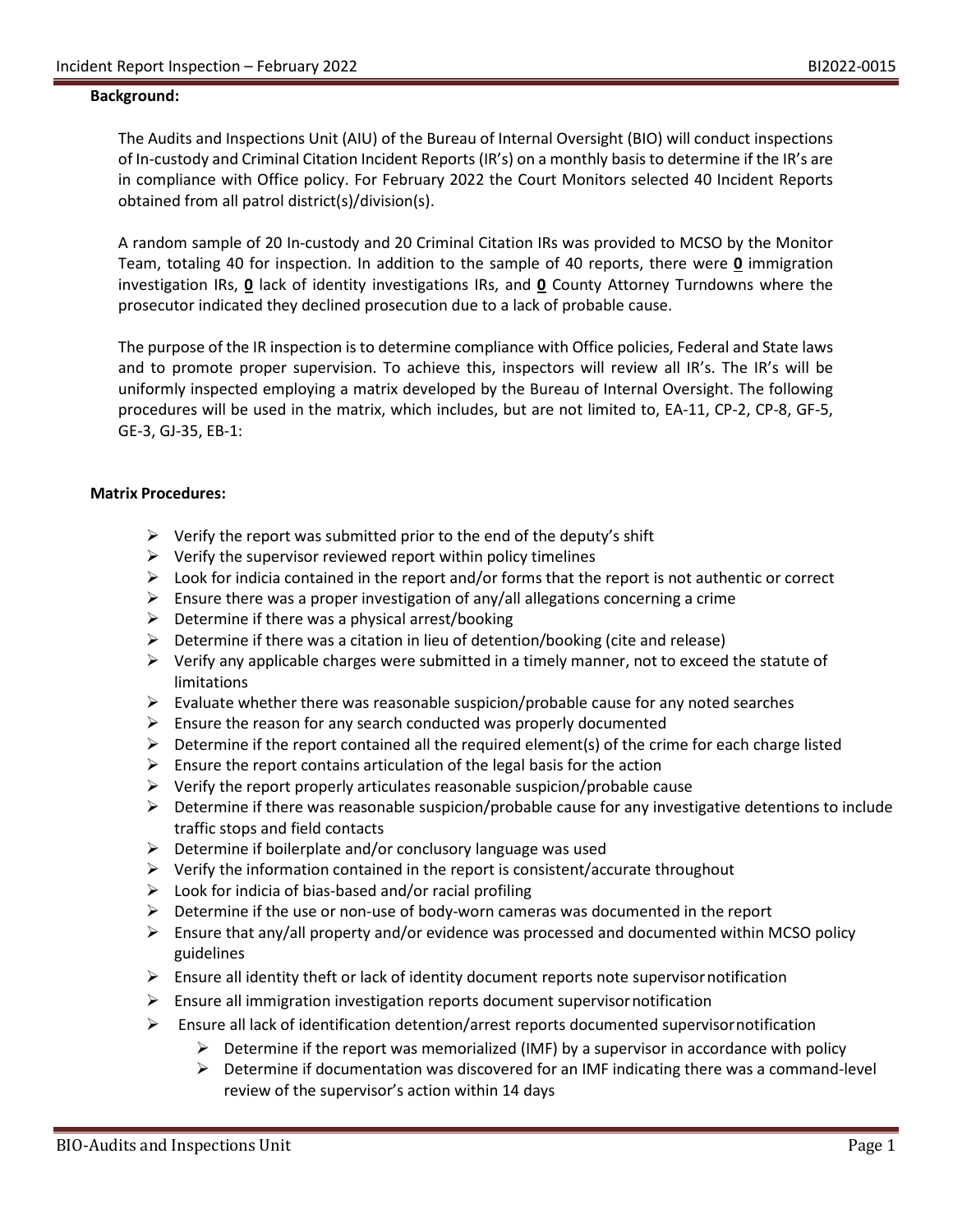- $\triangleright$  Verify suspects were provided with a Miranda Warning when required
- $\triangleright$  Evaluate whether there are any perceived violations of Constitutional Rights/Civil Liberties
- $\triangleright$  Evaluate whether there are any other perceived violations of Office Policy
- $\triangleright$  Determine if there was a need to review or correct Office policy, strategy, tactics, or training
- $\triangleright$  Each incident report inspected will be counted as one inspection

### **Criteria:**

MCSO Policy EA-11 – Arrest Procedures: MCSO Policy CP-2 – Code of Conduct: MCSO Policy CP-8 – Preventing Racial and other Biased-Based Profiling: MCSO Policy GF-5 - Incident Report Guidelines: MCSO Policy GE-3 - Property Management and Evidence Control: MCSO Policy GJ-35 - Body-Worn Cameras: MCSO Policy EB-1 – Traffic Enforcement, Violator Contacts, and Citation Issuance

### **Conditions:**

Of the **40** total selected reports that were inspected, the following has been concluded (it is important to note, **1** of the selected reports was a duplicate so only **39** reports were inspected):

- **23** out of the **27** criteria inspected achieved 100% compliance.
- **34** of the **39** reports inspected were in compliance with the inspected criteria.
- **5** of the **39** reports accounted for all of the noted deficiencies.
- **38** of the **39** reports (or 97.44%) were submitted prior to the end of shift.
- **37** of the **39** reports (or 94.87%) were reviewed by a supervisor within policy timelines.
- **39** of the **39** reports (or 100%) detailed a proper investigation of any/all allegations concerning a crime.
- **39** of the **39** reports (or 100%) contained articulation of reasonable suspicion/probable cause for noted searches.
- **39** of the **39** reports (or 100%) properly documented the reason for a search being conducted.
- **39** of the **39** reports (or 100%) contained all of the elements of the crime for each charge listed.
- **39** of the **39** reports (or 100%) inspected contained the articulation of the legal basis for the action.
- **39** of the **39** reports (or 100%) contained articulation for reasonable suspicion/probable cause. [including Form 4]
- **39** of the **39** reports (or 100%) didn't contain boilerplate and/or conclusory language.
- **39** of the **39** reports (or 100%) contained articulation of reasonable suspicion/probable cause for investigative detentions.
- **39** of the **39** reports (or 100%) contained consistent/accurate information throughout.
- **38** of the **39** reports (or 97.44%) had any or all property and/or evidence processed and documented within MCSO policy guidelines.
- **39** of the **39** reports (or 100%) either did not require an IR memorialization or had one completed by a supervisor.
- **39** of the **39** reports (or 100%) documented that Suspects were provided a Miranda Warning when required.
- **38** of the **39** reports (or 97.44%) had no other violations of office policy.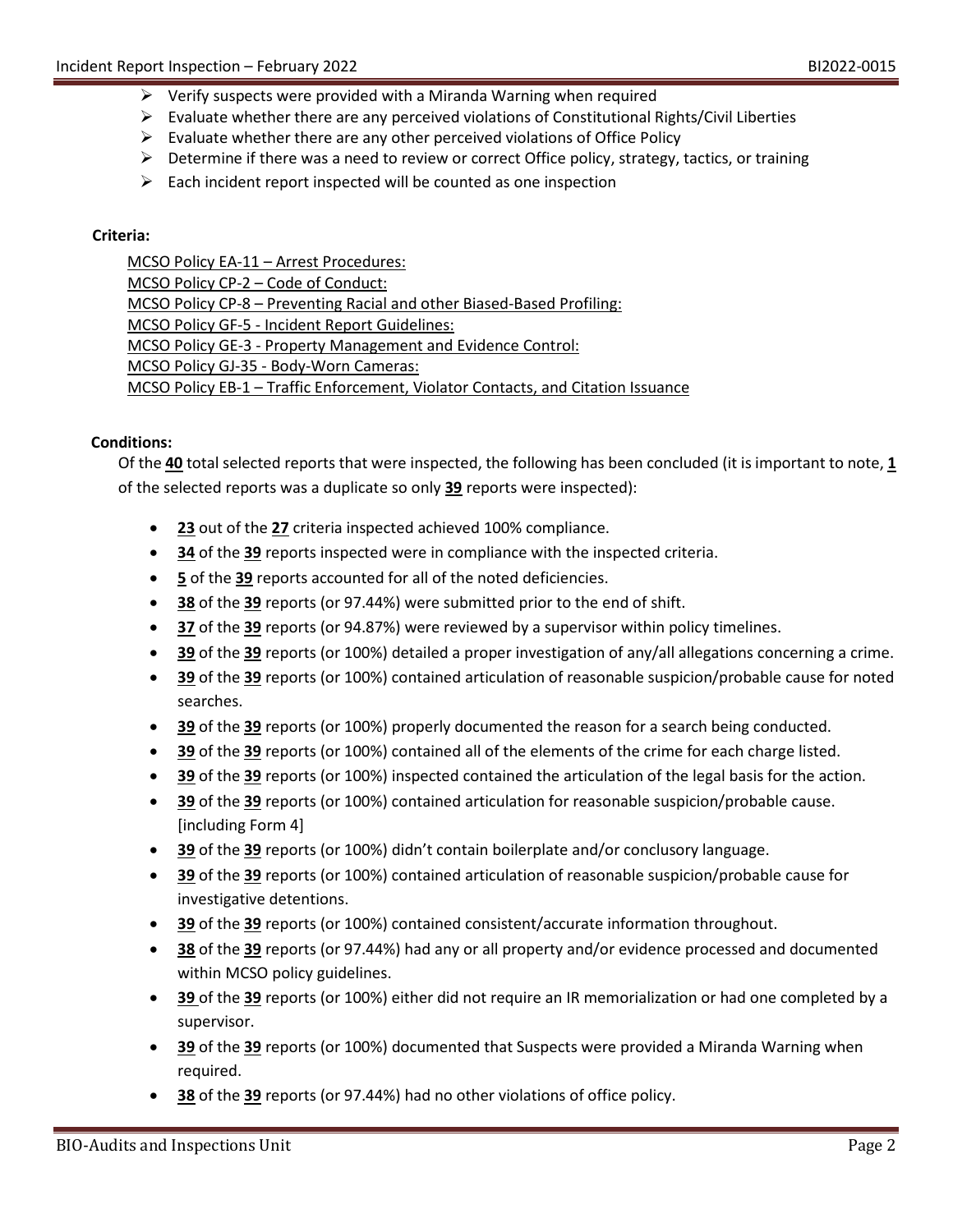The compliance rates of the sample reports utilizing the 27-inspection criterion resulted in an overall average compliance rate of **99.32%** for February of 2022, as illustrated in the graph below.



## O**verall Compliance Rate for Monthly Incident Report Inspections**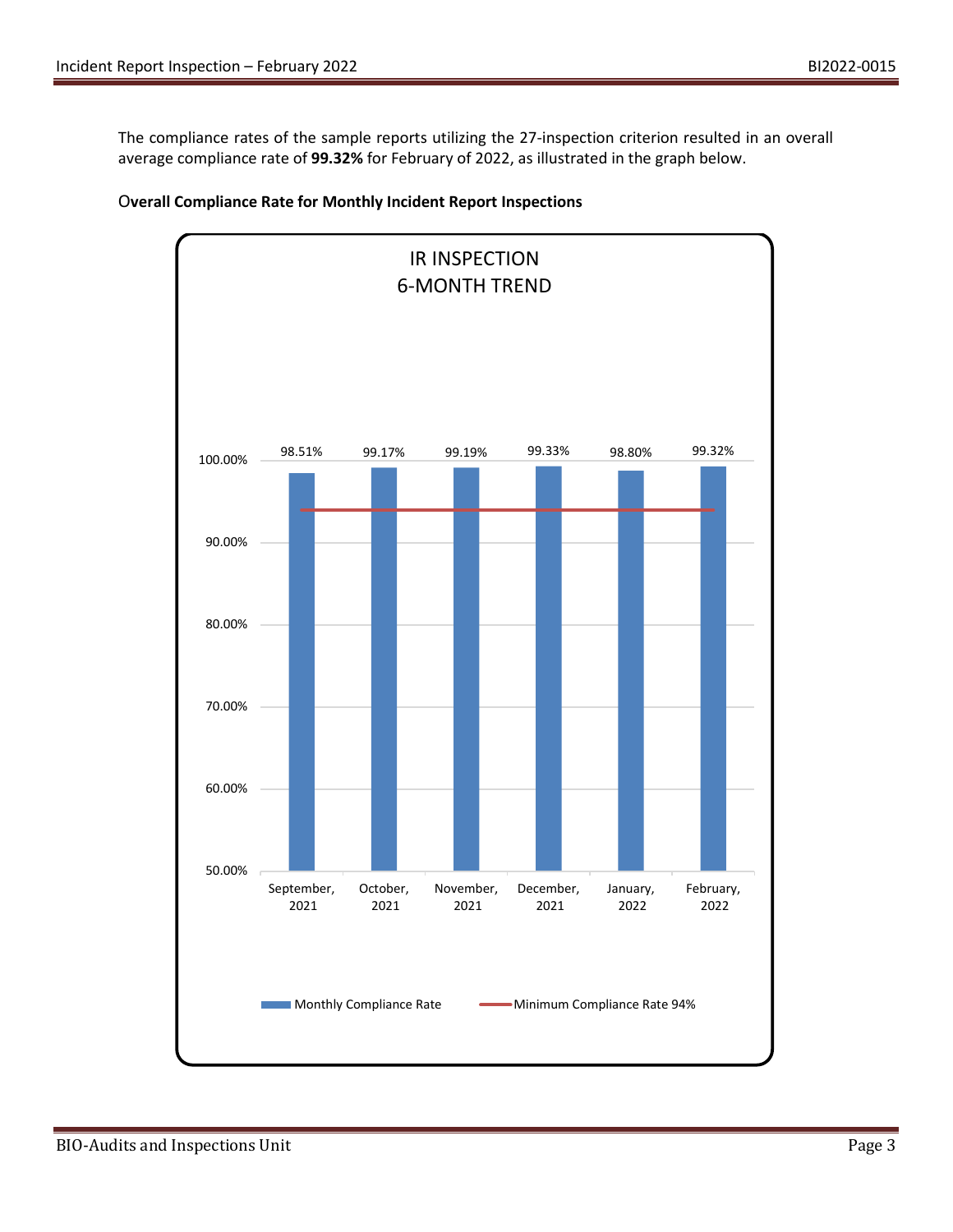**The following deficiencies were observed during the inspection period:**

# District 1 (2 BIO Action Forms):

| <b>District/Division</b>                                                                                                                                                                                                                                                                                                                                                                                                                                                                                                                                                                    | <b>Responsible Supervisor</b>                                             | Date of<br>Event | IR#      | <b>Current Supervisor</b> | <b>Current Commander</b> |
|---------------------------------------------------------------------------------------------------------------------------------------------------------------------------------------------------------------------------------------------------------------------------------------------------------------------------------------------------------------------------------------------------------------------------------------------------------------------------------------------------------------------------------------------------------------------------------------------|---------------------------------------------------------------------------|------------------|----------|---------------------------|--------------------------|
| District 1                                                                                                                                                                                                                                                                                                                                                                                                                                                                                                                                                                                  | Sergeant                                                                  | Redacted         | Redacted | Lieutenant                | Captain                  |
| <b>Deficiency</b>                                                                                                                                                                                                                                                                                                                                                                                                                                                                                                                                                                           |                                                                           |                  |          |                           |                          |
| 1.                                                                                                                                                                                                                                                                                                                                                                                                                                                                                                                                                                                          | Report not reviewed within policy timeframe (72 hours). Policy GF-5.4.A.3 |                  |          |                           |                          |
| <b>Inspector Notes:</b><br>Report generated on 2/17 at 1645, submitted on 2/17 at 0302 hours to above listed supervisor in TraCS.<br>$\bullet$<br>Reviewed by above listed supervisor on 2/21 at 2224.<br>$\bullet$<br>Per Praxis, above listed supervisor was the supervisor for the shift in which IR was generated and<br>$\bullet$<br>submitted.<br>Inspector did not locate documentation showing this potential deficiency was previously identified and<br>$\bullet$<br>addressed, such as the completion of an Incident Report Memorialization or other applicable<br>intervention. |                                                                           |                  |          |                           |                          |

| <b>District/Division</b>                                                                                                                                                                                                                                                                                                                                                                                                       | <b>Deputy</b>     | Date of<br>Event | IR#      | <b>Current Supervisor</b> | <b>Current Commander</b> |
|--------------------------------------------------------------------------------------------------------------------------------------------------------------------------------------------------------------------------------------------------------------------------------------------------------------------------------------------------------------------------------------------------------------------------------|-------------------|------------------|----------|---------------------------|--------------------------|
| District 1                                                                                                                                                                                                                                                                                                                                                                                                                     | Deputy            | Redacted         | Redacted | Sergeant                  | Captain                  |
|                                                                                                                                                                                                                                                                                                                                                                                                                                | <b>Deficiency</b> |                  |          |                           |                          |
| Report not submitted prior to end of shift. Policy GF-5.4.A.1<br>1.<br><b>Inspector Notes:</b><br>Report generated on 2/23 at 1449 hours. Submitted on 2/24 at 1307 hours.<br>$\bullet$<br>Inspector did not locate documentation showing this potential deficiency was previously identified and<br>$\bullet$<br>addressed, such as the completion of an Incident Report Memorialization or other applicable<br>intervention. |                   |                  |          |                           |                          |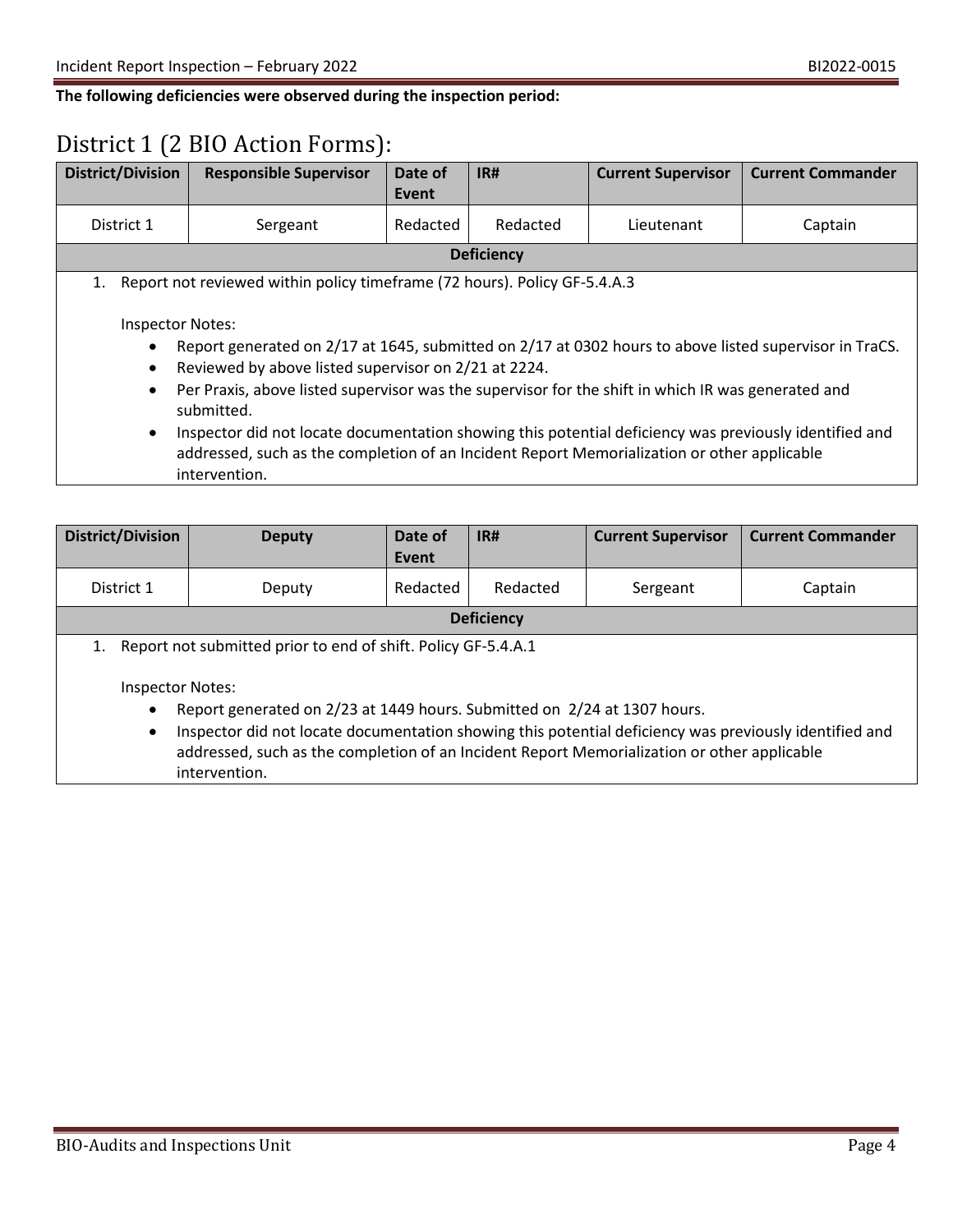# District 2 (2 BIO Action Forms):

| <b>District/Division</b>                                                                                                                                                                                                                                                                                                                                                                                                                                                                                                                                                                                                                             | <b>Responsible Supervisor</b> | Date of<br>Event | IR#      | <b>Current Supervisor</b> | <b>Current Commander</b> |
|------------------------------------------------------------------------------------------------------------------------------------------------------------------------------------------------------------------------------------------------------------------------------------------------------------------------------------------------------------------------------------------------------------------------------------------------------------------------------------------------------------------------------------------------------------------------------------------------------------------------------------------------------|-------------------------------|------------------|----------|---------------------------|--------------------------|
| District 2                                                                                                                                                                                                                                                                                                                                                                                                                                                                                                                                                                                                                                           | Sergeant                      | Redacted         | Redacted | Lieutenant                | Captain                  |
| <b>Deficiency</b>                                                                                                                                                                                                                                                                                                                                                                                                                                                                                                                                                                                                                                    |                               |                  |          |                           |                          |
| Report not reviewed within policy timeframe (72 hours). Policy GF-5.4.A.3<br>1.<br><b>Inspector Notes:</b><br>Report generated on 2/4 at 2008, submitted on 2/5 at 0803 hours to above listed supervisor in TraCS.<br>٠<br>Reviewed by above listed supervisor on 2/9 at 2142.<br>٠<br>Per Praxis, above listed supervisor was one of three supervisors for the shift in which IR was generated<br>$\bullet$<br>and submitted.<br>Inspector did not locate documentation showing this potential deficiency was previously identified and<br>$\bullet$<br>addressed, such as the completion of an Incident Report Memorialization or other applicable |                               |                  |          |                           |                          |

| <b>District/Division</b>                                                                                                                                                                                                                                                                                                                                                                                                                                                                                                                      | <b>Deputy</b> | Date of<br>Event | IR#      | <b>Current Supervisor</b> | <b>Current Commander</b> |
|-----------------------------------------------------------------------------------------------------------------------------------------------------------------------------------------------------------------------------------------------------------------------------------------------------------------------------------------------------------------------------------------------------------------------------------------------------------------------------------------------------------------------------------------------|---------------|------------------|----------|---------------------------|--------------------------|
| District 2                                                                                                                                                                                                                                                                                                                                                                                                                                                                                                                                    | Deputy        | Redacted         | Redacted | Sergeant                  | Captain                  |
| <b>Deficiency</b>                                                                                                                                                                                                                                                                                                                                                                                                                                                                                                                             |               |                  |          |                           |                          |
| Property impounded for destruction instead of safekeeping. Policy GE-3.12<br>1.<br>Inspector Notes:<br>Report notes "a green leafy substance" was "entered into Property and Evidence for Destruction."<br>$\bullet$<br>P&E report also shows the property was impounded for destruction.<br>$\bullet$<br>Inspector did not locate documentation showing this potential deficiency was previously identified and<br>$\bullet$<br>addressed, such as the completion of an Incident Report Memorialization or other applicable<br>intervention. |               |                  |          |                           |                          |